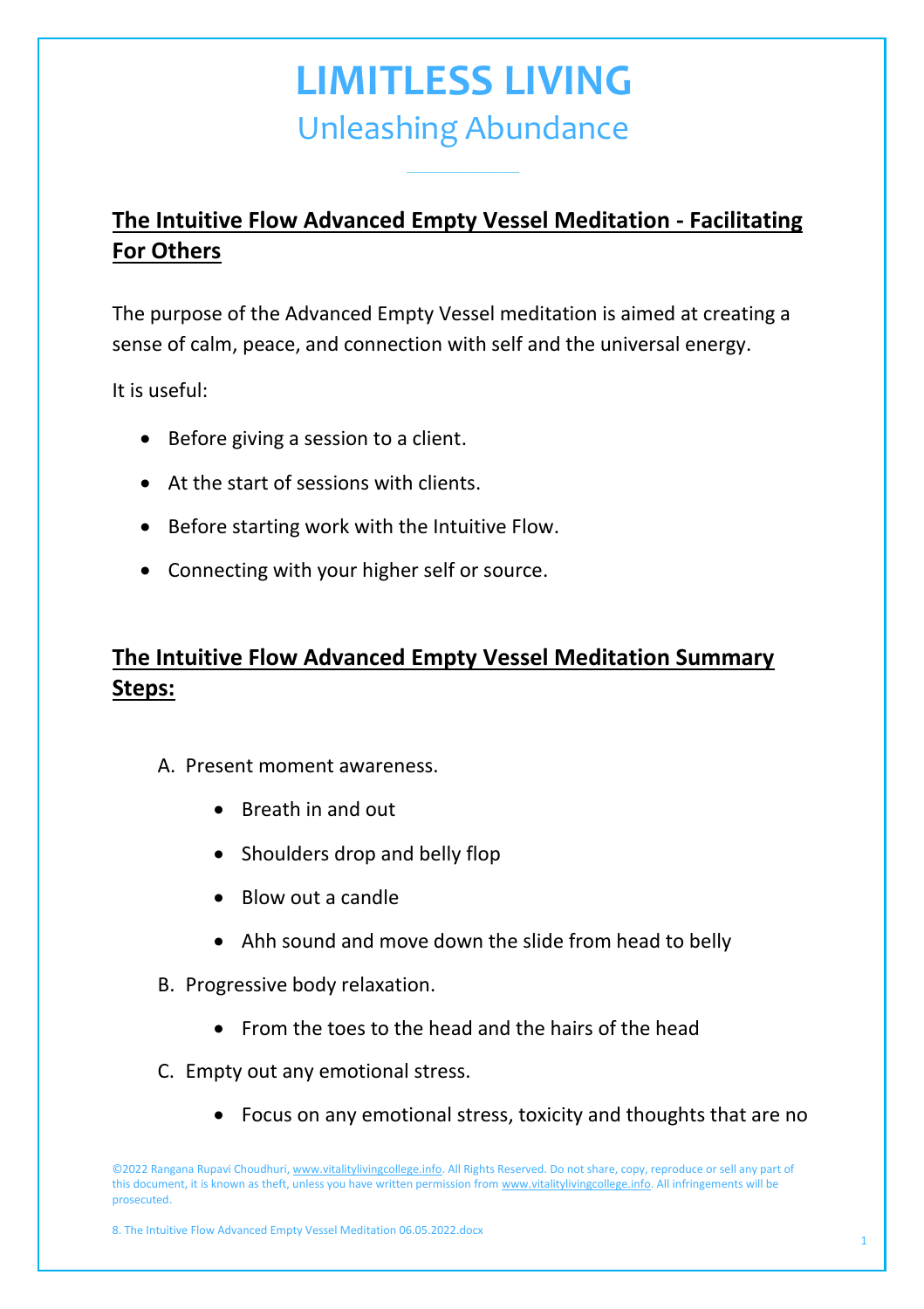*\_\_\_\_\_\_\_\_\_\_\_\_\_\_\_\_\_\_\_\_\_\_\_\_\_\_\_\_\_*

longer needed from the head to the toes.

- Empty and drain it out from the soles of the feet.
- D. Imagine an empty vessel.
	- Hollow and empty.
	- No thought of past or future. Only this moment.
	- A vessel of love and light.
	- Divine power.
- E. Deeper connection with the infinite.
	- Infinite power.
	- Special power.
	- Deep rest.
	- Connect with your purpose.
	- As an instrument everything flows with ease.
- F. Awareness and eyes open.
	- Become aware of the feet and then body.
	- Open the eyes into an open-eyed meditation.
	- Eyes open or closed knowing it's the same.

### **Facilitating the Advanced Empty Vessel Meditation for Others**

#### **A. Present moment awareness.**

1. Go ahead and take a breath in through the nose, and out through the

©2022 Rangana Rupavi Choudhuri[, www.vitalitylivingcollege.info.](http://www.vitalitylivingcollege.info/) All Rights Reserved. Do not share, copy, reproduce or sell any part of this document, it is known as theft, unless you have written permission fro[m www.vitalitylivingcollege.info.](http://www.vitalitylivingcollege.info/) All infringements will be prosecuted.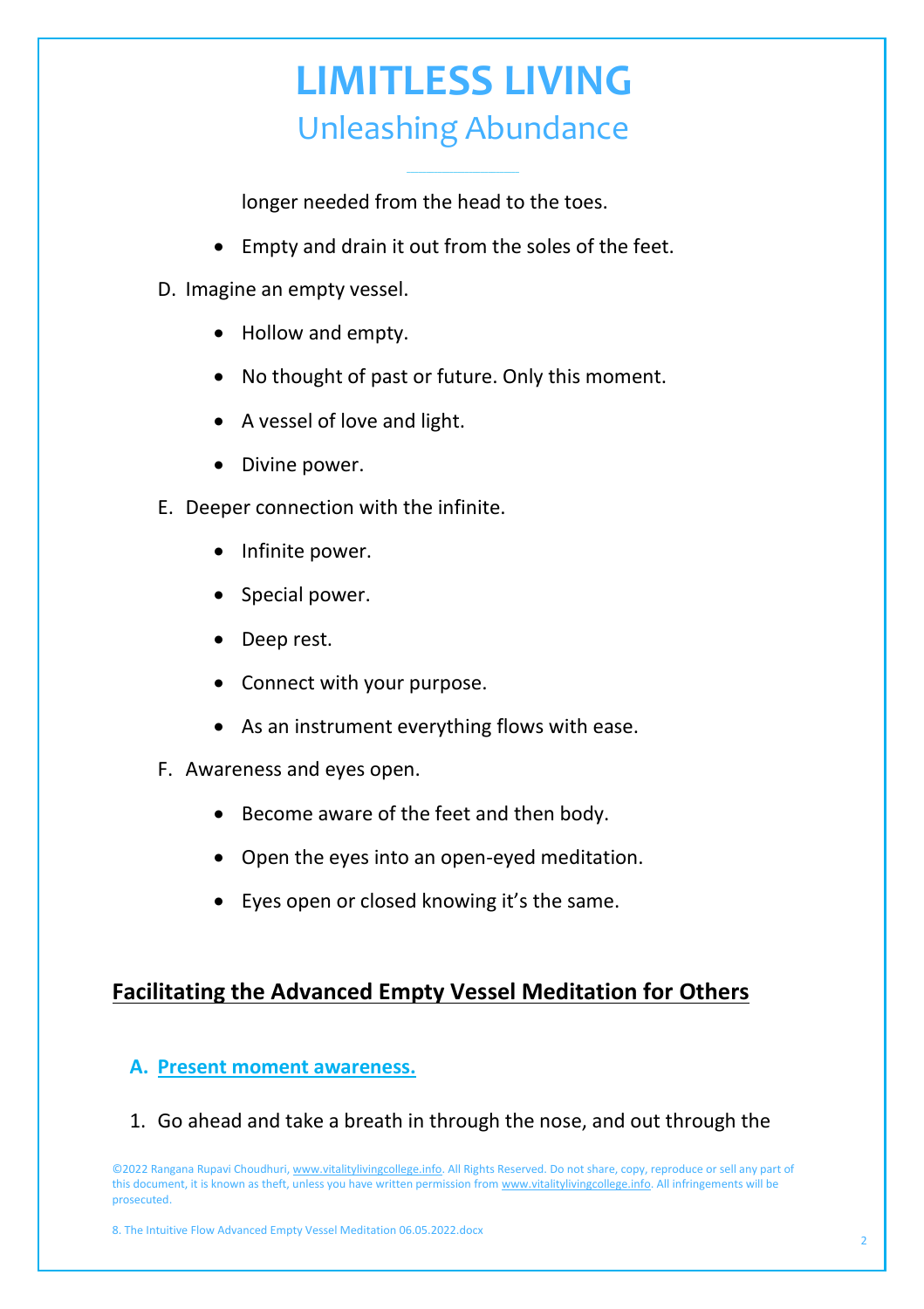*\_\_\_\_\_\_\_\_\_\_\_\_\_\_\_\_\_\_\_\_\_\_\_\_\_\_\_\_\_*

mouth. Now allowing the eyes to close. Closing the eyes … closing the eyes. This time take another breathe in and breath out … as if blowing out a candle. Now take another breath in, and out and … as you blow out the breath make an "Ahh" sound and let the belly flop and the shoulders drop. This time as you breath in and out making an "Ahh" sound, go ahead and let the awareness slide down from the head to the belly.

2. And as you take another breath in and out, just get comfortable. Just make sure your body is comfortable, and you are sitting comfortably.

#### **B. Progressive body relaxation.**

3. Now as you take another deep breath in and out, begin by relaxing the toes. Then go ahead and relax the calves. Let the calves relax. Now relax the knees. Let the knees relax. Focus on the legs now and let them relax. That's right, relaxing the legs. Then relax the hips. Allowing the groin to relax. Now relaxing the tummy, then relaxing the chest, allowing the chest to relax, and relaxing the shoulders. Focus on the neck now and allowing the neck to relax. Then allowing the face to relax. Allowing the lips to relax, the nose to relax, and the eyebrows to relax. Finally focusing on the head and hair and allow them to relax. Allowing the head to relax. Allowing the hair to relax. Now relaxing the whole body. Allowing the whole body to relax now. Pause.

©2022 Rangana Rupavi Choudhuri[, www.vitalitylivingcollege.info.](http://www.vitalitylivingcollege.info/) All Rights Reserved. Do not share, copy, reproduce or sell any part of this document, it is known as theft, unless you have written permission fro[m www.vitalitylivingcollege.info.](http://www.vitalitylivingcollege.info/) All infringements will be prosecuted.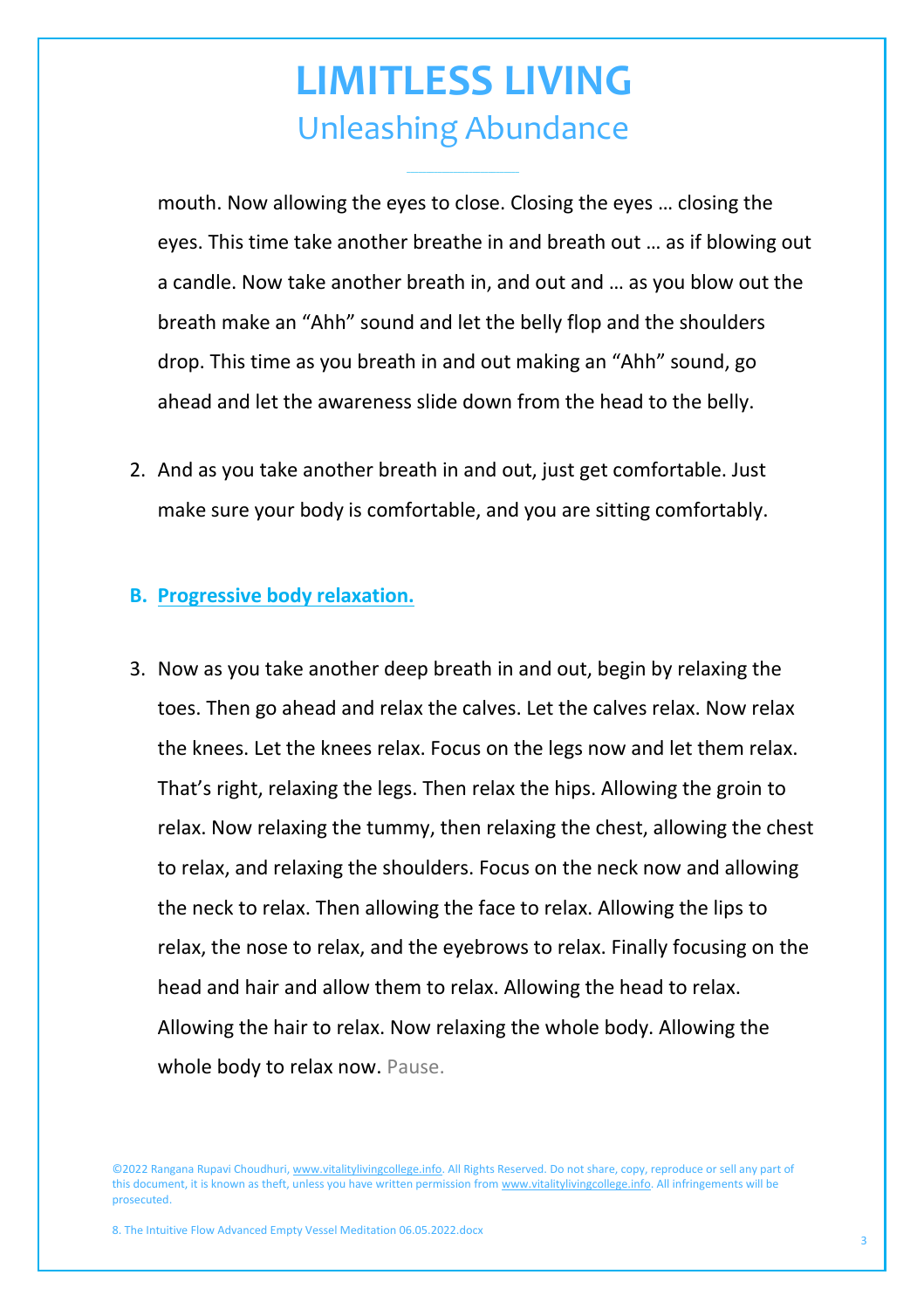*\_\_\_\_\_\_\_\_\_\_\_\_\_\_\_\_\_\_\_\_\_\_\_\_\_\_\_\_\_*

#### **C. Empty out any emotional stress.**

4. As you relax your body now, bring your attention to any emotions, thoughts, toxicity, and any stress. Imagine it draining out from the head to the face, to the neck, the back of the neck, to the chest, the spinal column, the bum muscles, the groin, the hips, the thighs, the whole body now. Just letting any and all toxicity, emotional stress or thoughts drain out from the soles of your feet. As you take another breath in through the mouth and out through the nose let any remaining stress and tension drain out.

#### **D. Imagine an empty vessel.**

- 5. Just imagine yourself like an empty vessel, hollow and empty. An empty vessel where there is no thought of past, no thought of future. Only this millisecond.
- 6. And as you empty the body, notice yourself like an empty vessel, free from any emotional thoughts, free from any stress, any tension. Just rest here now, in awareness and just rest. No thought of past. No thought of future. Only this millisecond.
- 7. And this time, as you notice yourself like an instrument, like an empty vessel, knowing that within this being, within this vessel, there is the source of all love and light. That there is an infinite power and infinite

©2022 Rangana Rupavi Choudhuri[, www.vitalitylivingcollege.info.](http://www.vitalitylivingcollege.info/) All Rights Reserved. Do not share, copy, reproduce or sell any part of this document, it is known as theft, unless you have written permission fro[m www.vitalitylivingcollege.info.](http://www.vitalitylivingcollege.info/) All infringements will be prosecuted.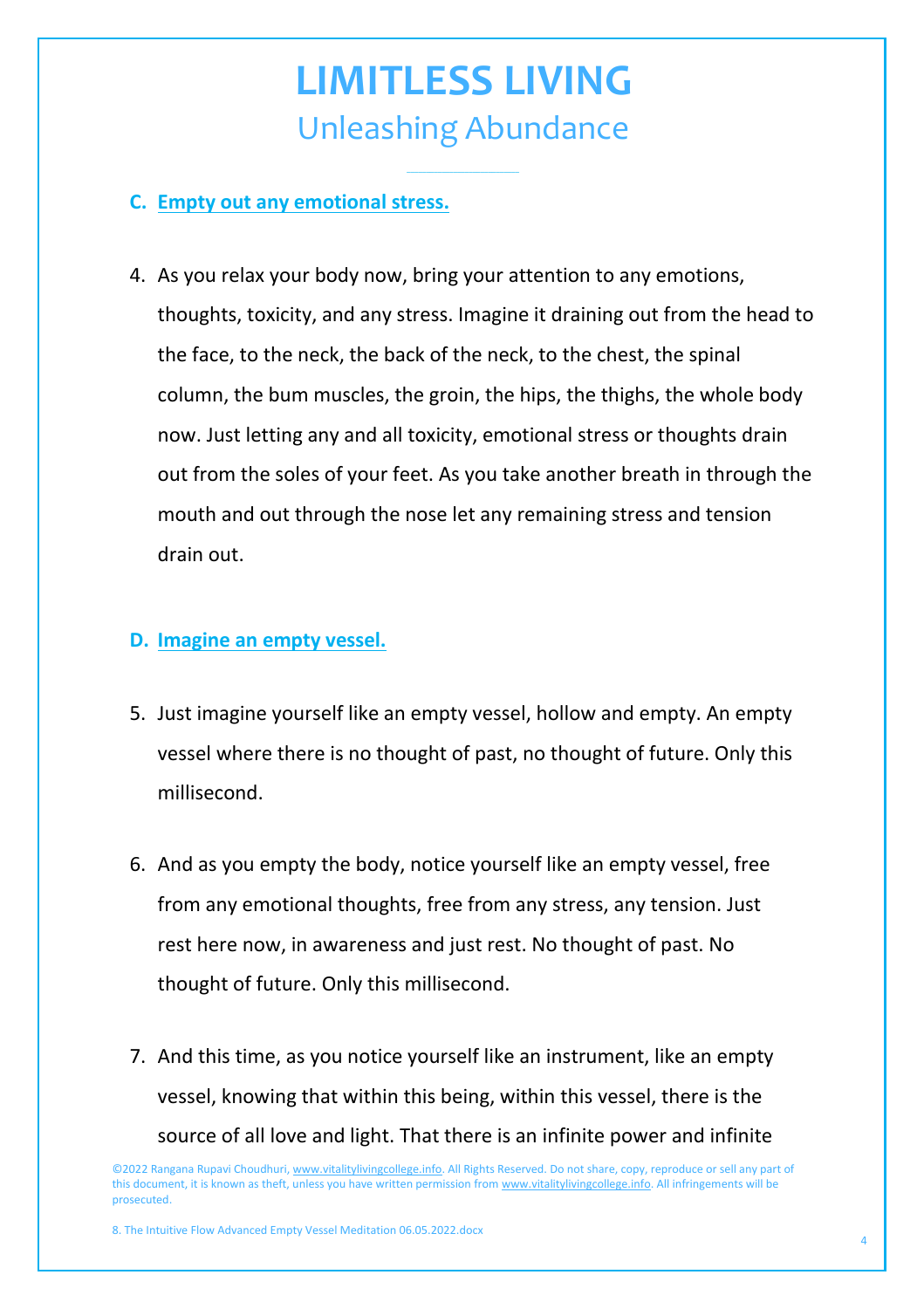*\_\_\_\_\_\_\_\_\_\_\_\_\_\_\_\_\_\_\_\_\_\_\_\_\_\_\_\_\_*

potential, and that infinite power and potential is within us all. This power exists on the inside, and the outside.

#### **E. Deeper connection with the infinite.**

- 8. Breathing into that infinite power, feeling into that divine potential, just keep noticing yourself as a vessel for this power. It's a very special energy that gives you an insight and foresight, that allows awareness about all that is, about what is now and what is forever.
- 9. Now that you have connected with this energy just rest here. Allow your whole being to rest now and pull your awareness into your very self. Where you a divine being, and an instrument through which life happens. Knowing all of life takes place in complete trust and surrender. Pause.
- 10.Now connect with your purpose in life, whether it is to love, honor and respect self; or whether it is to serve others, connecting with your purpose; whether it is to heal self or transform self or help heal others or transform others; whether it is to take care of the family or whether it is to follow your life's path or calling in your business. Connect with your purpose known and unknown, the reason for being on this earth now as an instrument.

11.Knowing you are an instrument of this universe, asking yourself what is

©2022 Rangana Rupavi Choudhuri[, www.vitalitylivingcollege.info.](http://www.vitalitylivingcollege.info/) All Rights Reserved. Do not share, copy, reproduce or sell any part of this document, it is known as theft, unless you have written permission fro[m www.vitalitylivingcollege.info.](http://www.vitalitylivingcollege.info/) All infringements will be prosecuted.